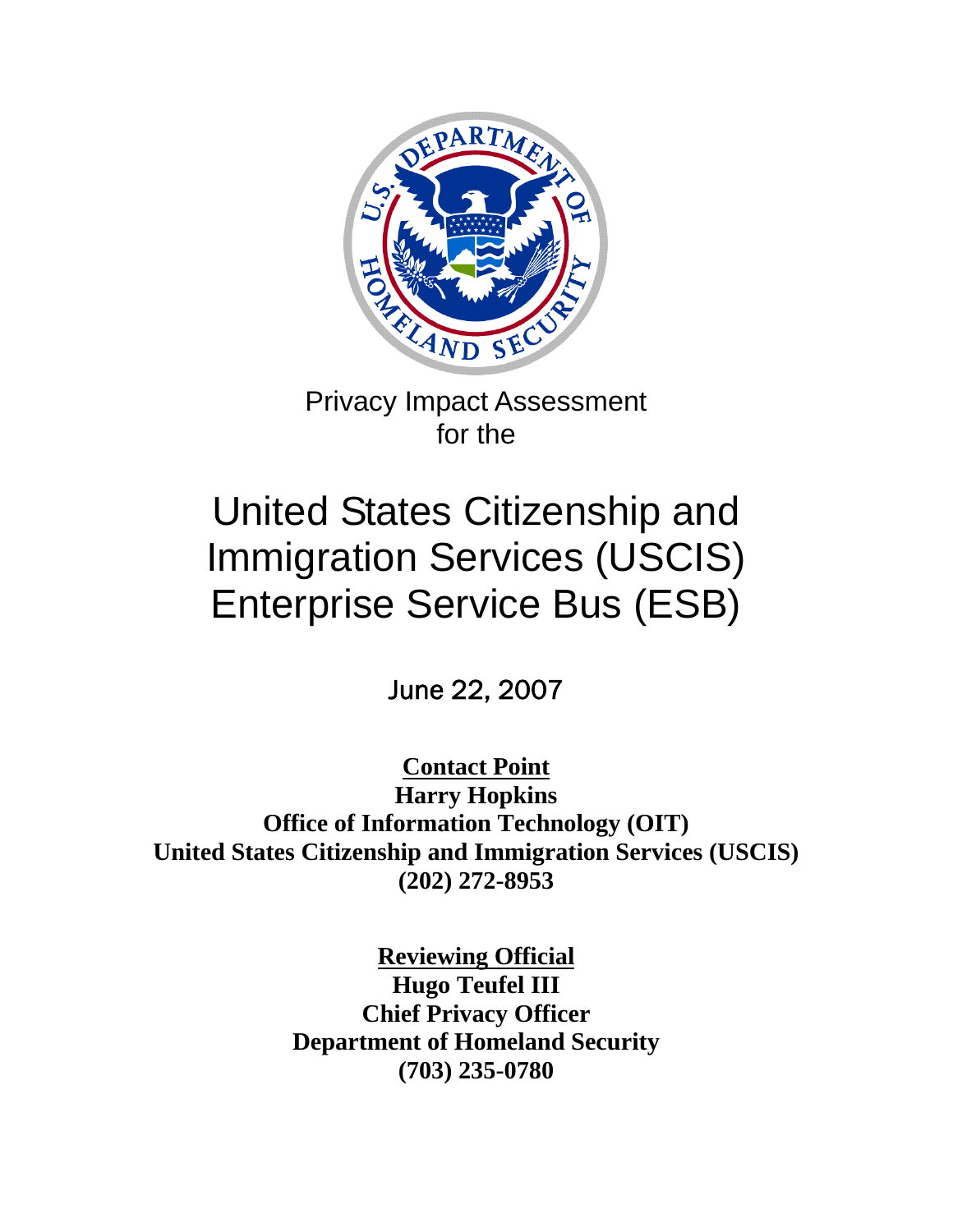

# **Abstract**

The US Citizenship and Immigration Services (USCIS) Enterprise Service Bus (ESB) is being developed by the USCIS Office of Information Technology (OIT) to facilitate information sharing and integration between USCIS systems, and across DHS components and other Agencies, such as the Department of State. The ESB is a set of commercial off-the-shelf software (COTS) that will provide a standardized infrastructure to connect to multiple systems and services. This is a new infrastructure component within USCIS that will be incrementally enhanced to provide support for multiple service interfaces. This Privacy Impact Assessment (PIA) will be updated to reflect those material changes.

# **Introduction**

The Enterprise Service Bus (ESB) is being developed by the USCIS Office of Information Technology (OIT) within USCIS. The core ESB infrastructure allows for facilitating information sharing and building integration services with little or no modifications to the systems being integrated.

The ESB contains a set of common services which include auditing services, exception handling services, and security services. The ESB will enable USCIS to implement greater security and privacy measures into the data usage and transfer process by providing a centralized mechanism for authenticating and authorizing service access and interface access. The ESB security services accomplishes common authentication and authorization to services deployed on its infrastructure. Unlike a "Single Sign-On" infrastructure, this security infrastructure provides a common role-based security framework for the ESB hosted services. Single Sign-On (SSO) is a specialized form of software authentication that enables a user to authenticate one time and gain access to the resources of multiple software systems.

The ESB consists of various off-the-self commercial products that work together to provide an easy to use interface that hides the complexity of the legacy systems. For example, the initial service that will be hosted by the ESB is the Person Centric Query (PCQ) Service. PCQ will be an interface to nine (9) existing systems and will gather and present the resulting data as a consolidated set. The nine underlying systems from which the data is gathered are implemented in a variety of different technologies including legacy mainframe database systems, Oracle based server systems, and newer service oriented systems. The ESB hides the complexity of accessing these individual systems with a single service oriented interface. This allows an external system or human to make a single query request to the PCQ Service hosted by the ESB and receive a single result set that is the consolidated data from the nine disparate systems.

As the ESB matures it will host additional new services as well as reuse existing services already deployed on the ESB. The reuse of components in the ESB is a major contributing factor to the reduction of cost and time in implementing new hosted services.

# **Section 1.0 Information Collected and Maintained**

#### **1.1 What information is to be collected?**

There are two types of data collected by the ESB. The first is operational data (used for authentication and authorization) that consists of a login id, password, user/system site code (identifies the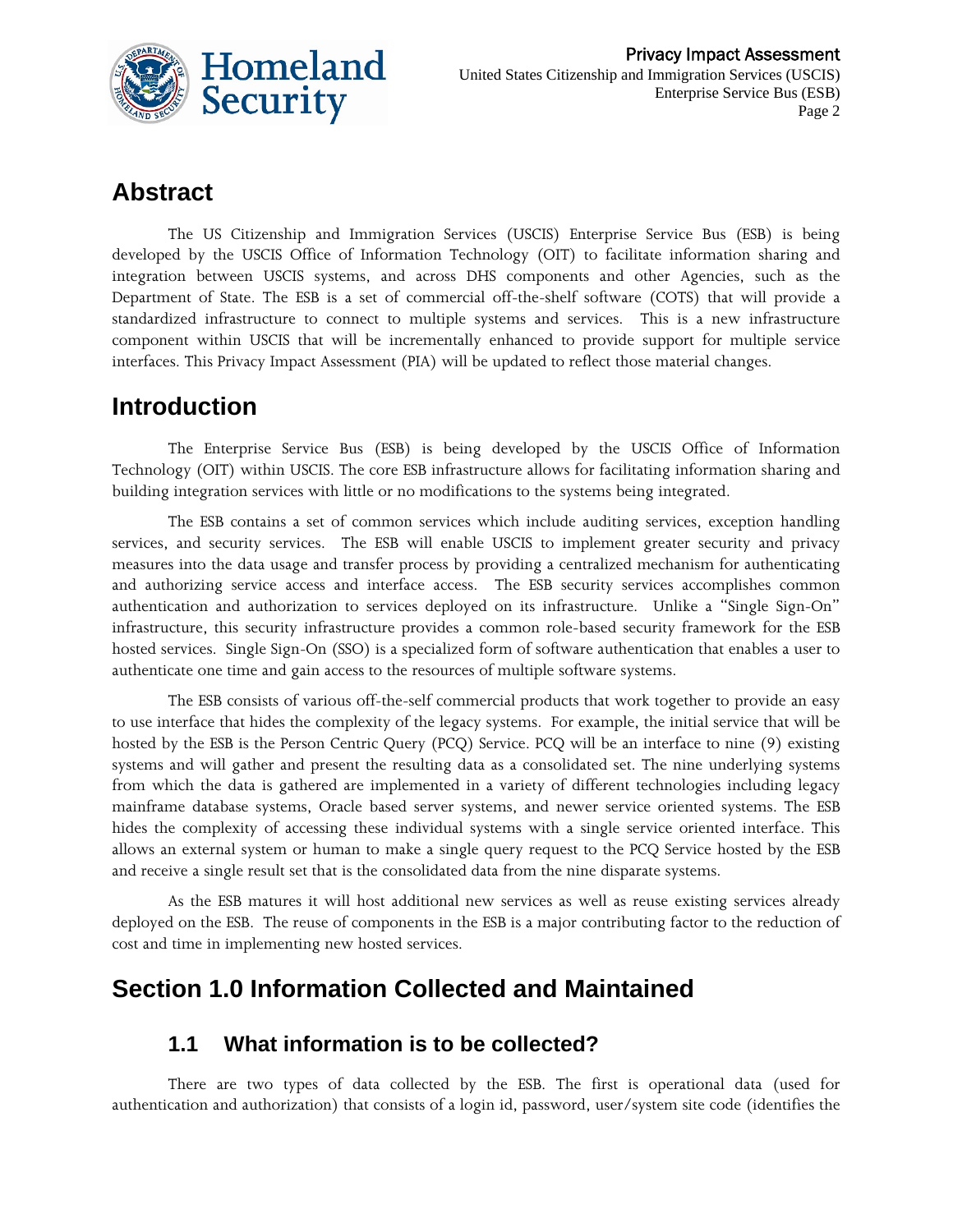

physical location of the user), first name, last name (of the user), organization, and the list of roles used to determine permissions for a user or system connecting to a deployed service. This data is used to authenticate and authorize user access by authorized government users and systems to services made available on the ESB.

 The second type of data is audit data consisting of the request from each user to each system/service. This one-way transaction data can be used to reconstruct the transaction any time an ESB hosted service is invoked. This data does not include the response to the query. No information originating from the connected data systems will be collected and maintained within the ESB.

The data stored in the ESB Database for auditing and logging purposes includes three (3) types of logs. The first is a generic log which contains the ESB process which is processing the event, the time of the event, and a generic description of the event. The second is a login log which contains audit information of when a person has initiated a login session for a set of services on the ESB. It contains the ESB process which is processing the event, the time of the event, and the login id of the user signing onto the system. The third is a query/access log which contains information specific to those systems that may have be been accessed via a service. The audit contains the time of the access, and the login id under which the access occurred, the systems which were accessed, and the systems which responded to the access request. This data is only accessible to IT Security and can be queried by login id and time.

The most relevant data stored in the ESB Active Directory for authenticating and authorizing access to data and services are the login id, the password for the login id, and the list of allowed access roles for the login id. Other data such as site code, first name, last name and organization code is also collected, but not used by the ESB.

## **1.2 From whom is information collected?**

The data collected by the ESB is operational data (used for authentication and authorization) and audit data. The operational data is collected from the authorized government user as part of the user id credentialing process. This user or system credentialing process takes place once prior to system access.

Audit data will be collected on the service invocations performed in order to reconstruct the transaction any time an ESB service is invoked. No content data from the underlying systems/services are included in this audit data.

## **1.3 Why is the information being collected?**

The operational (authentication and authorization) information is collected to protect access to ESB services which may provide access to sensitive data. The ESB can be used to prevent unauthorized access of data. The audit data is collected to assist in the reconstruction of events should unauthorized access occur. Any reconstruction of events is a manual process performed by IT Security when ever there is suspicious activity on the network or system.

## **1.4 How is the information collected?**

The information collected by the ESB is initially generated by the Password Issuance and Control System (PICS). That system provides all the data collected by the ESB which includes the user id, initial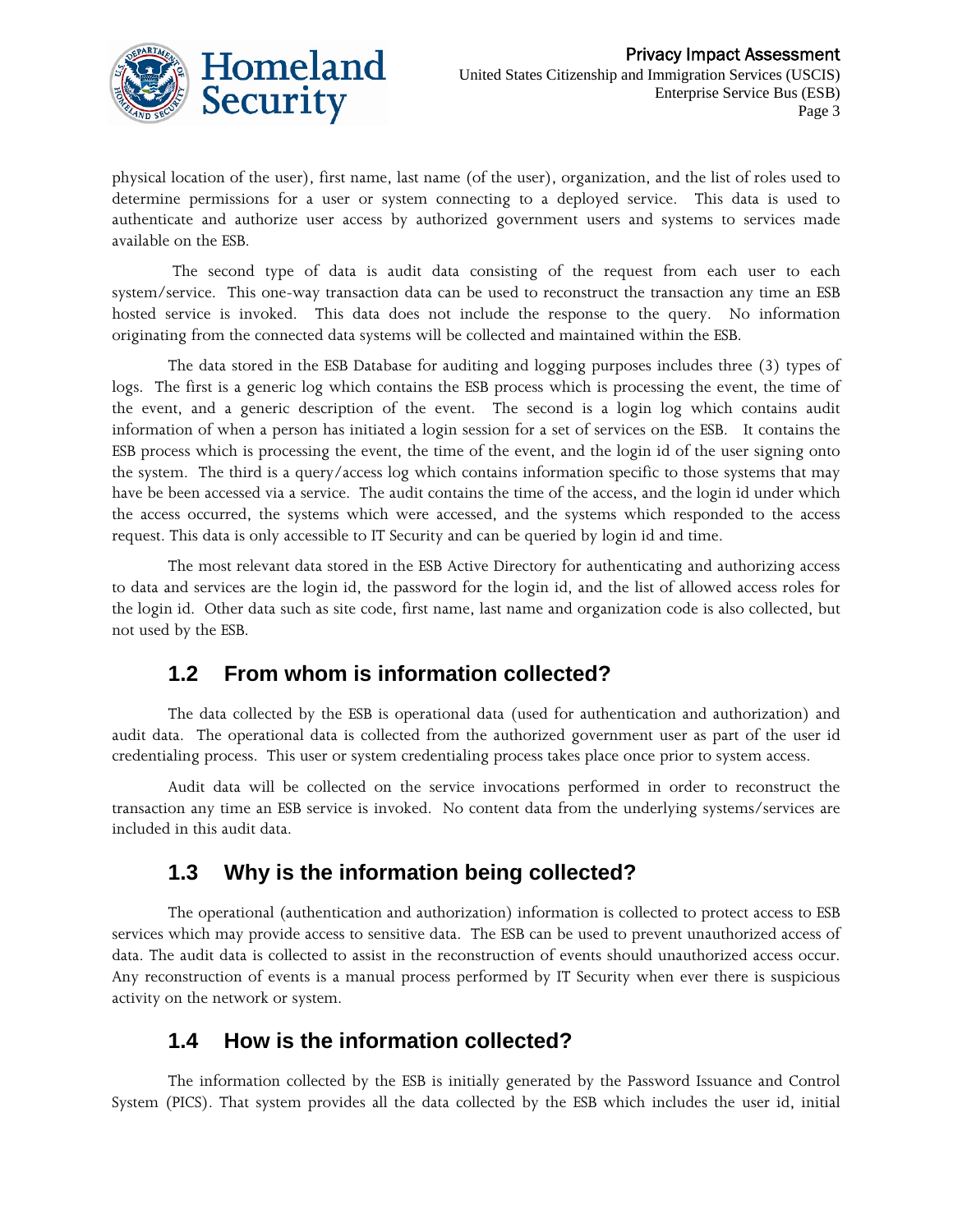

password, and authorized systems to which that user or system has access. Any user or system owner wishing to access an ESB hosted service must submit a PICS account request form (DHS Form G-872c) requesting granting of access to an ESB hosted service(s). This DHS Form is then processed by the Headquarters PICS (HQ PICS) Security Officers following standard operating procedures for PICS account creation. This is the standard operating procedure for granting user access to USCIS enterprise applications.

## **1.5 What specific legal authorities/arrangements/agreements define the collection of information?**

The authority to collect this information is 5 U.S.C. 301 regarding government organization and employee conduct.

## **1.6 Privacy Impact Analysis: Given the amount and type of data being collected, discuss what privacy risks were identified and how they were mitigated.**

The ESB does not collect the responses to queries. This reduces the amount and type of information maintained. The ESB is only collecting and maintaining the minimum data necessary to authorize access to services and audit service access events.

# **Section 2.0 Uses of the System and the Information**

## **2.1 Describe all the uses of information.**

There are two (2) types of data used by the ESB for two distinct purposes. The first is operational data used for authentication and authorization. This is the role based security data provided by PICS that gives the ESB its capability to determine which users have access to which services. The second type of data is audit data consisting of a full set of information that can be utilized to reconstruct any query and the list of systems that responded to the query. The audit data is used in the event there is suspicious activity on the network.

The only other use of data not described above is information transported through the ESB to enable systems to communicate across the ESB. All privacy impact associated with such data transport, system connection, or information access for a particular ESB hosted service shall be provided in a separate PIA associated with the program or application requiring such a service to be deployed and hosted by the ESB.

## **2.2 Does the system analyze data to assist users in identifying previously unknown areas of note, concern, or pattern (Sometimes referred to as "datamining")?**

The USCIS ESB does not perform any data analysis. Data is not changed "in route" other than to provide standardized formatting of the data, such as date and time formatting.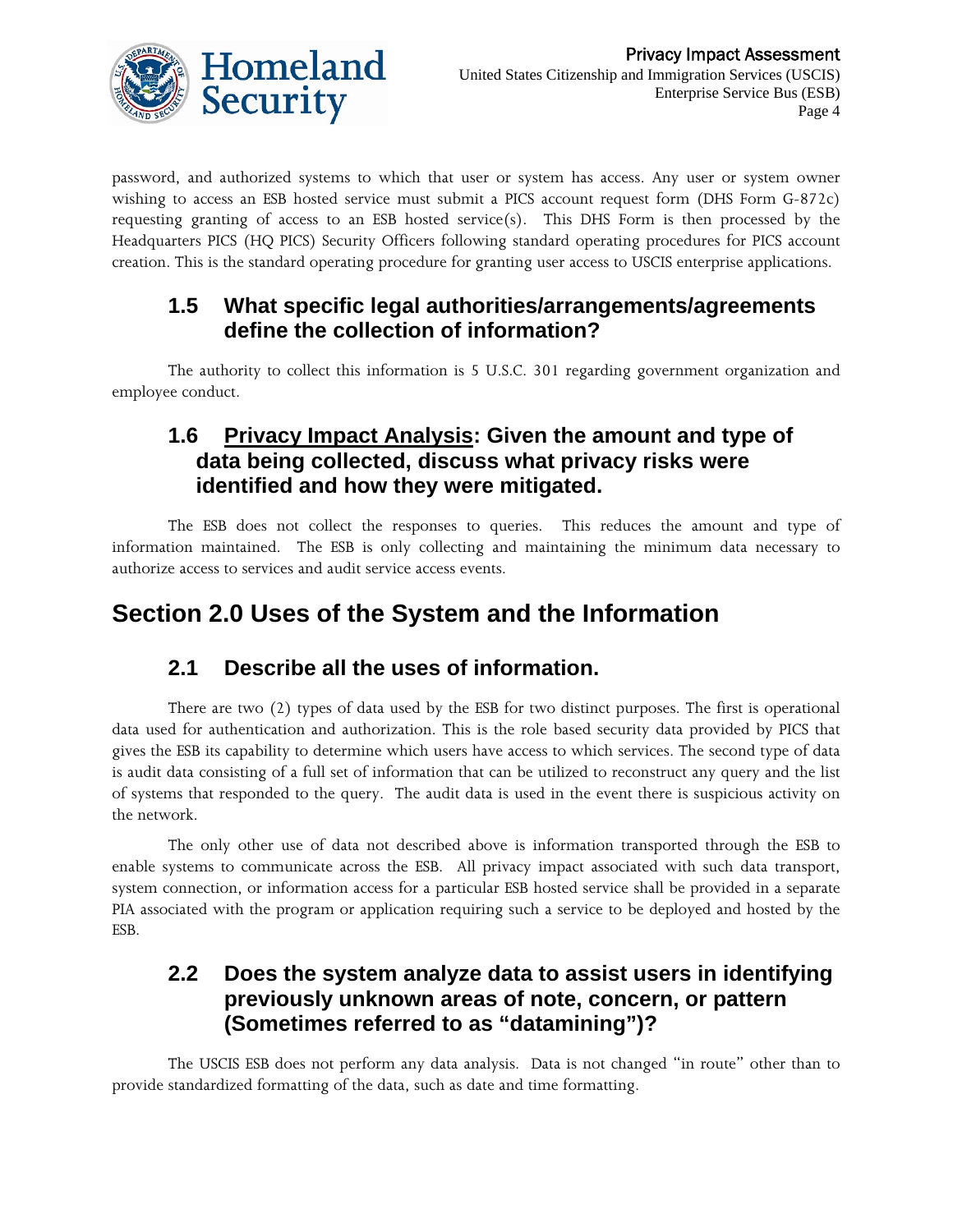

## **2.3 How will the information collected from individuals or derived from the system be checked for accuracy?**

The data for role based access control (RBAC) of services controlled and managed by the ESB, will be checked for accuracy by the PICS administrator when processing the PICS account request form (DHS Form G-872c). The form is used by users and system owners to request granting of access to ESB Service(s).

For data that may be transferred through the ESB, that data is queried from the underlying services, legacy systems, or other service or data providers is delivered 'as is' except for reformatting to standardize the representation of the data. Any checks for accuracy of the data are accomplished at the originating site, and are out of scope of the ESB or the services the ESB controls. The ESB cannot and does not provide any assurance that the data it delivers is accurate.

## **2.4 Privacy Impact Analysis: Given the amount and type of information collected, describe any types of controls that may be in place to ensure that information is used in accordance with the above described uses.**

The data for RBAC of services controlled and managed by the ESB is protected by encryption and access control. Only ESB administrators will have access to this data and the most critical portion of this data, the password, is stored using un-reversible encryption.

The data delivered by the ESB have numerous security controls implemented to ensure that the data from the underlying connected systems remains intact from when it is first queried from the original underlying source system until it is delivered to the consuming application or end user. The primary method of this control is the use of secure socket layer (SSL) processing between all components that do not reside on the same physical machine. This ensures that data may not be altered during communications. The SSL mechanisms involved are all FIPS 140-2 compliant as per DHS policy.

ESB audit logs will only be reviewed if there is suspicious activity that leads to a need to review. This review is performed by IT Security if they determine that there may have been a security breach. Any reconstruction of events is a manual process performed by IT Security. The audit logs will only be accessible to IT Security upon request, otherwise only ESB administrators will have access to these logs and only for archival and storage management purposes.

# **Section 3.0 Retention**

## **3.1 What is the retention period for the data in the system?**

The operational and audit data is retained via standard backups of the systems which comprise the ESB. This data is available online for a period of 180 days. Off site retention of this data is for seven (7) years. This requirement is per *Section 5.3 - Audit Logs Maintained* of the DHS - 4300A which states "Audit trail records must be maintained online for at least 90 days, thereby allowing rapid access to recent information.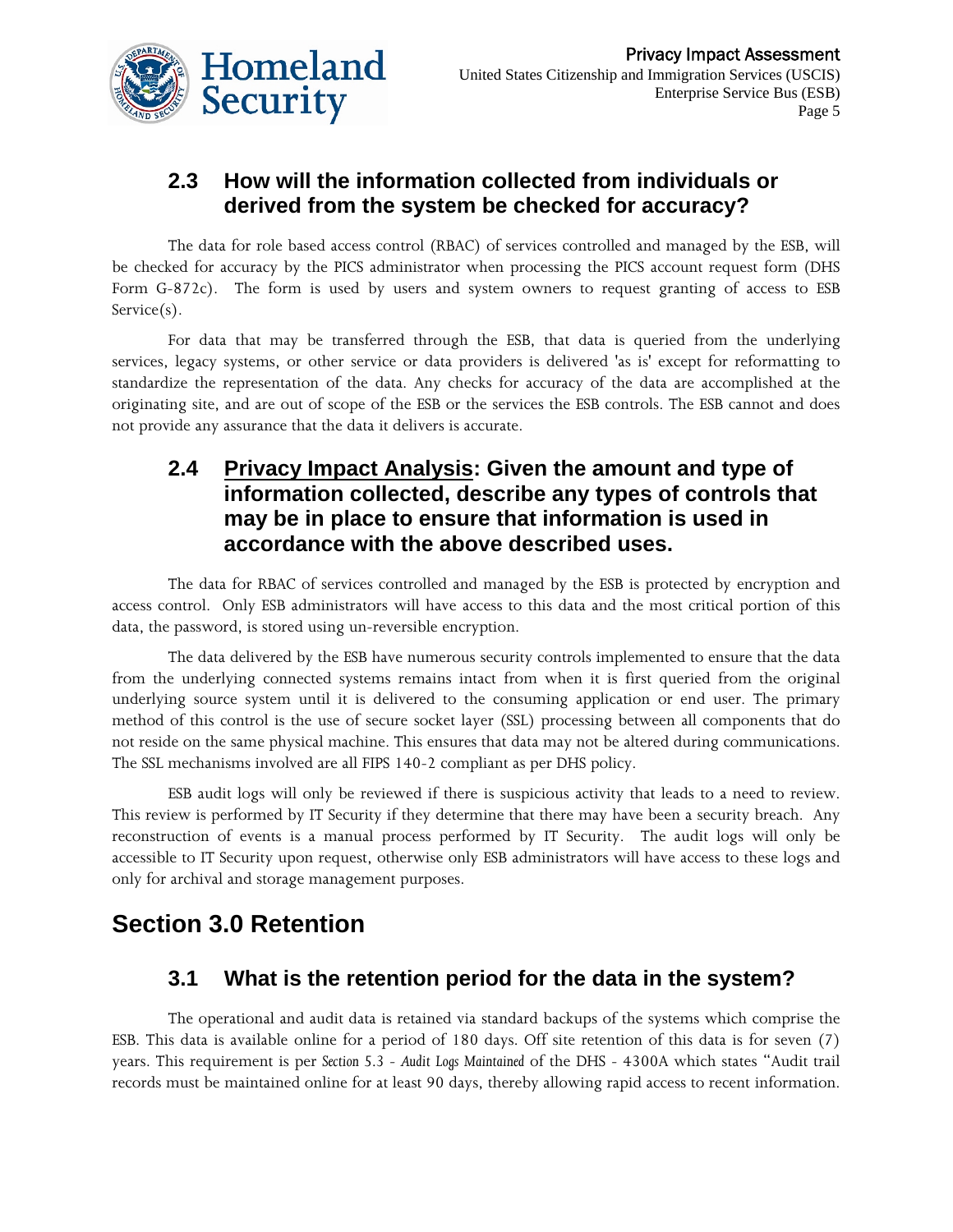

Audit trails should be preserved for a period of seven years as part of managing records for each system to allow audit information to be placed online for analysis with reasonable ease".

## **3.2 Has the retention schedule been approved by the National Archives and Records Administration (NARA)?**

No. This is the standard retention period specified by DHS Certification and Accreditation (C&A) policy for system audit data. This requirement is per *Section 5.3 - Audit Logs Maintained* of the DHS - 4300A which states "Audit trail records must be maintained online for at least 90 days, thereby allowing rapid access to recent information. Audit trails should be preserved for a period of seven years as part of managing records for each system to allow audit information to be placed online for analysis with reasonable ease".

#### **3.3 Privacy Impact Analysis: Given the purpose of retaining the information, explain why the information is needed for the indicated period.**

The data is retained solely for the purpose of reconstructing events in the case that unauthorized access is suspected and is not used for any other purpose. The ability to manually review user access patterns after the fact if unauthorized activity is suspected greatly mitigates the possibility of misuse of the ESB. This would be done by querying all activities conducted by the suspected user. This data is stored in the ESB audit tables within the ESB Oracle database which is only accessible by ESB administrators with the appropriate role to read the audit database tables.

# **Section 4.0 Internal Sharing and Disclosure**

## **4.1 With which internal organizations is the information shared?**

The information collected and maintained by the ESB (data used to authenticate and authorize user access to data and services, and audit data) is currently not shared with anyone other than with DHS and USCIS IT Security for evaluation of suspected security incidents. Since the ESB only maintains login ids/passwords and audit records, there is no reason to share this information with anyone other than for the purpose of evaluation of suspected security breaches. The privacy impacts associated with any service that generate or collect data and is not part of the core ESB service is not included in this PIA. All privacy impacts associated with such data transport, system connection, or information access for a particular ESB hosted service shall be provided in a separate PIA associated with the program or application requiring such a service to be deployed and hosted by the ESB.

## **4.2 For each organization, what information is shared and for what purpose?**

The information collected and maintained by the ESB (data used to authenticate and authorize user access to data and services, and audit data) is not shared with anyone other than with DHS IT Security and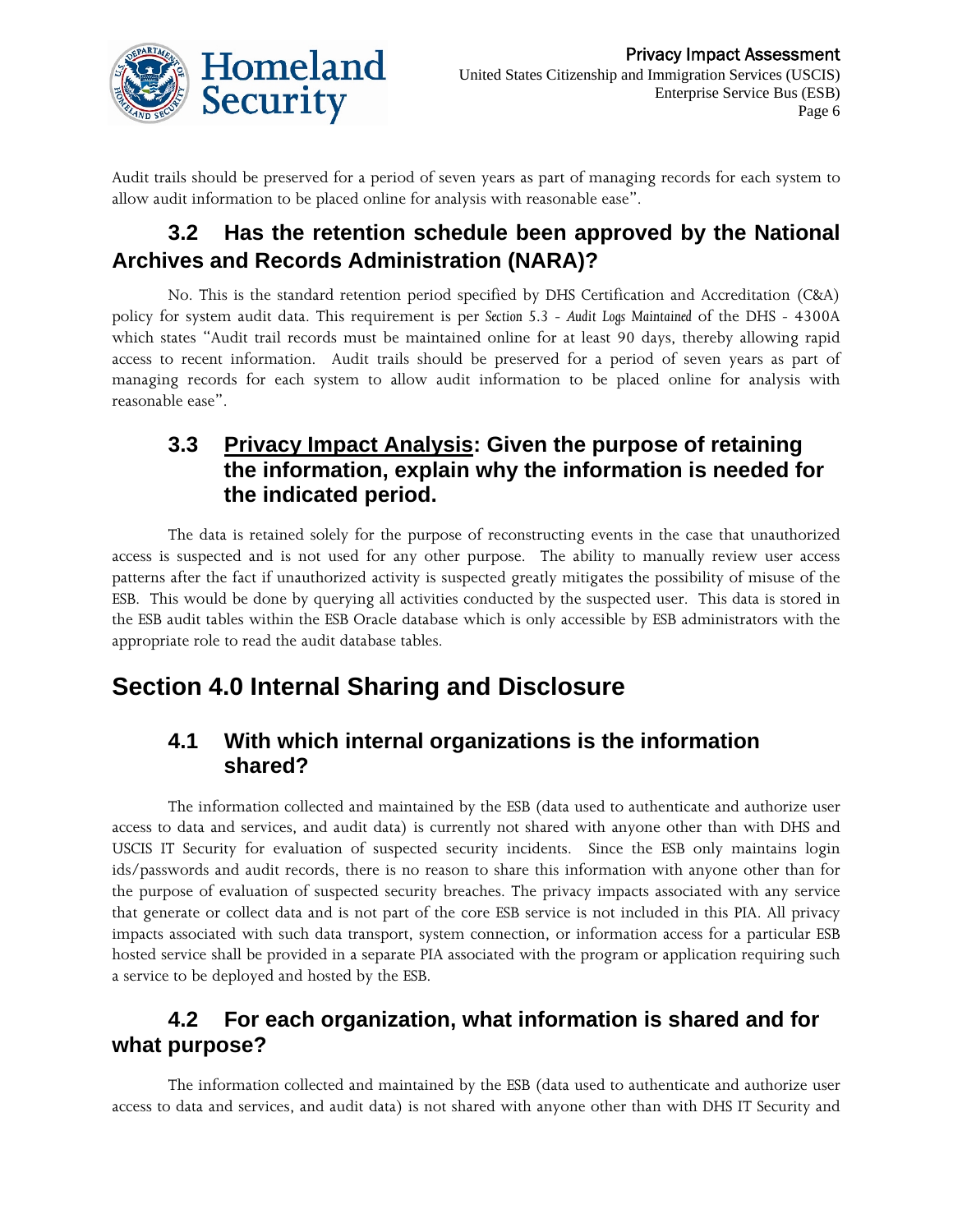

USCIS IT Security for evaluation of potential security incidents. The audit logs will only be accessible to IT Security upon request, otherwise only ESB administrators will have access to these logs and only for archival and storage management purposes.

## **4.3 How is the information transmitted or disclosed?**

The ESB information (data used to authenticate and authorize user access to data and services, and audit data) is not transmitted but may be accessed by an ESB administrator with ESB administration privileges. The information is disclosed by executing query commands to the database and via the Windows 2003 Active Directory management console for user data stored in the Active Directory.

## **4.4 Privacy Impact Analysis: Given the internal sharing, discuss what privacy risks were identified and how they were mitigated.**

All access to ESB services is controlled via user ids with strong passwords and roles that are associated with those user ids. User ids may only be added, deleted, or modified in the ESB system using PICS. All maintenance of authentication and authorization data is audited. All ESB auditing data stored in a database requires a user id and password with the appropriate privileges to access this data. All ESB user credentialing data stored in the Active Directory requires a user id and password with the appropriate privileges to access this data. Passwords are stored in non-reversible encryption within Active Directory. By design, there is no mechanism for retrieving passwords from Active Directory.

Active Directory is the piece of software that's bundled with the Windows Server Operating system which performs the authentication of end users for the ESB. This is the same technology that is used to authenticate windows users when logging on to a windows work station.

The audit logs will only be accessible to IT Security upon request, otherwise only ESB administrators will have access to these logs and only for archival and storage management purposes.

## **Section 5.0 External Sharing and Disclosure**

#### **5.1 With which external organizations is the information shared?**

The information collected and maintained by the ESB (data used to authenticate and authorize user access to data and services, and audit data) is currently not shared with anyone external to DHS. This PIA will be updated when USCIS initiates this process.

Any user or system wishing to access an ESB hosted service must submit a PICS account request form (DHS Form G-872c) requesting granting of access to an ESB service(s). This DHS Form is then processed by the HQ PICS Security Officers following standard operating procedures for PICS account creation. This is the existing USCIS standard operating procedure for granting user credentials.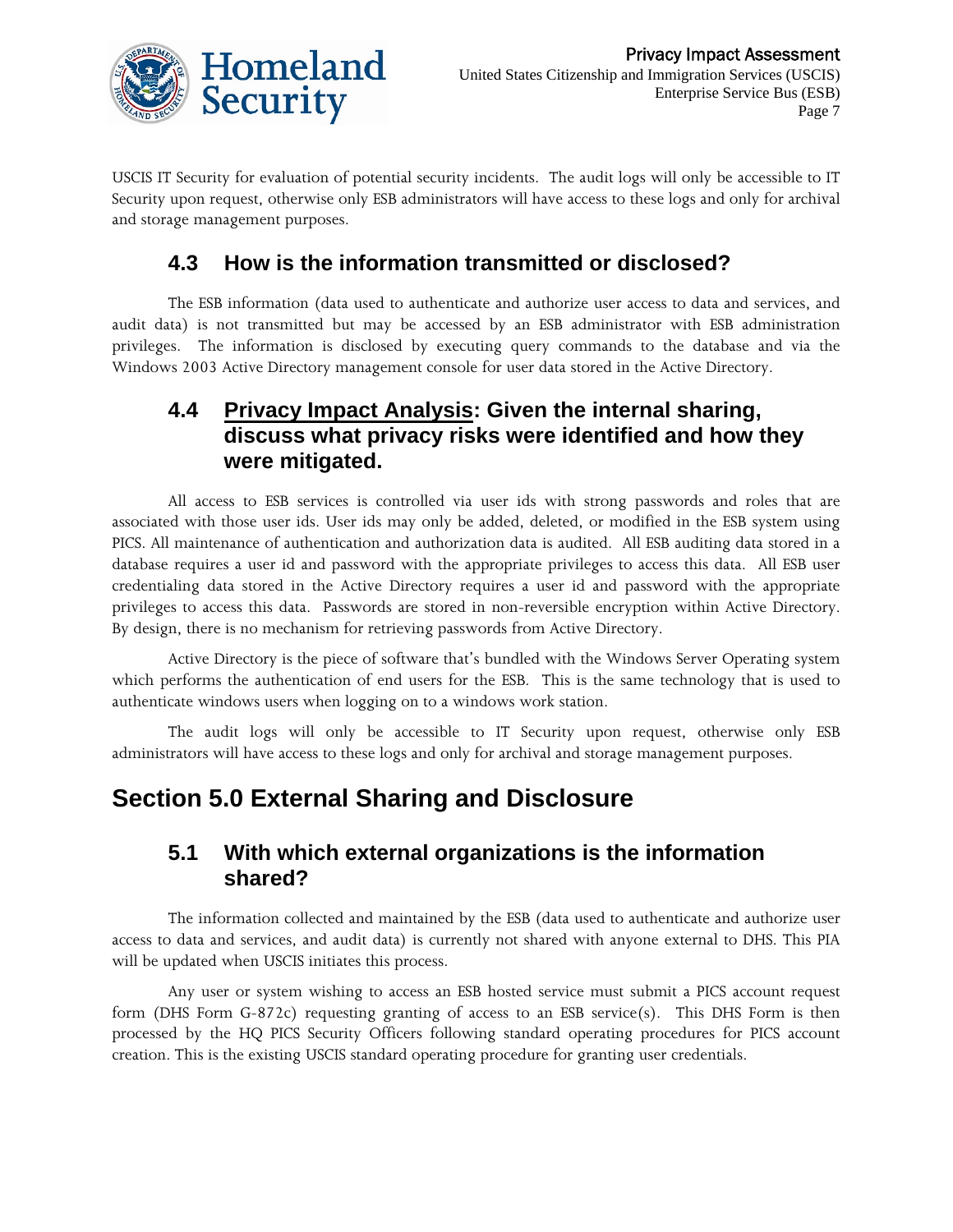

## **5.2 What information is shared and for what purpose?**

The information collected and maintained by the ESB (data used to authenticate and authorize user access to data and services, and audit data) is currently not shared with anyone external to DHS.

## **5.3 How is the information transmitted or disclosed?**

The information collected and maintained by the ESB (data used to authenticate and authorize user access to data and services, and audit data) is currently not shared with anyone external to DHS.

To the extent possible, all connections within the ESB and between the system and external suppliers or consumers of data are via DHS approved secure transmission mechanisms. This means that all interconnected systems, to the extent possible, are connected using FIPS 140-2 compliant mechanisms.

## **5.4 Is a Memorandum of Understanding (MOU), contract, or any agreement in place with any external organizations with whom information is shared, and does the agreement reflect the scope of the information currently shared?**

Although there are a number of ESB hosted services that will have associated Memoranda of Understanding (MOU) and information sharing agreements, these ESB services are outside the scope of this PIA. All privacy impacts associated with a particular ESB service shall be provided in a separate PIA associated with the program or application requiring such a service to be deployed.

Since the ESB may be used to service users from operating entities outside of DHS, there are a number of controls within the ESB program to ensure that the ESB is used appropriately and that proper end users have proper access to data and/or services controlled by the ESB.

The first process control is that USCIS OIT Division Chiefs and each IT application steward must agree to and sign an Application Connection and Information Sharing Agreement with the ESB system owner. This document instantiates a formal process for the USCIS/OIT ESB system owner to request application connections to an USCIS/OIT managed system in production. The purpose of this document is to have a process in which the ESB can solicit approval of connectivity by the USCIS/OIT system owners. This agreement allows a USCIS/OIT system owner to agree to terms of how their system will be connected to the ESB and more importantly who will be using the information provided by the connected applications on the ESB, and how the information will be used.

Whereas an Interconnection Security Agreement (ISA) focuses on the security aspect of a connection, this agreement focuses on how the data will be used and by whom. The Application Connection and Information Sharing Agreement may be in lieu of, or in addition to an ISA and/or MOU. For example, the information owner may agree to give one organization access to their data because the organization has a need to know the information and the sharing is compatible with the original collected use of that data. Not all organizations will have the same need to know for the same information and thus the ESB can provide appropriate access controls to the information through automated means. The ESB will honor these constraints by a combination of service design as well as enforcement of RBAC.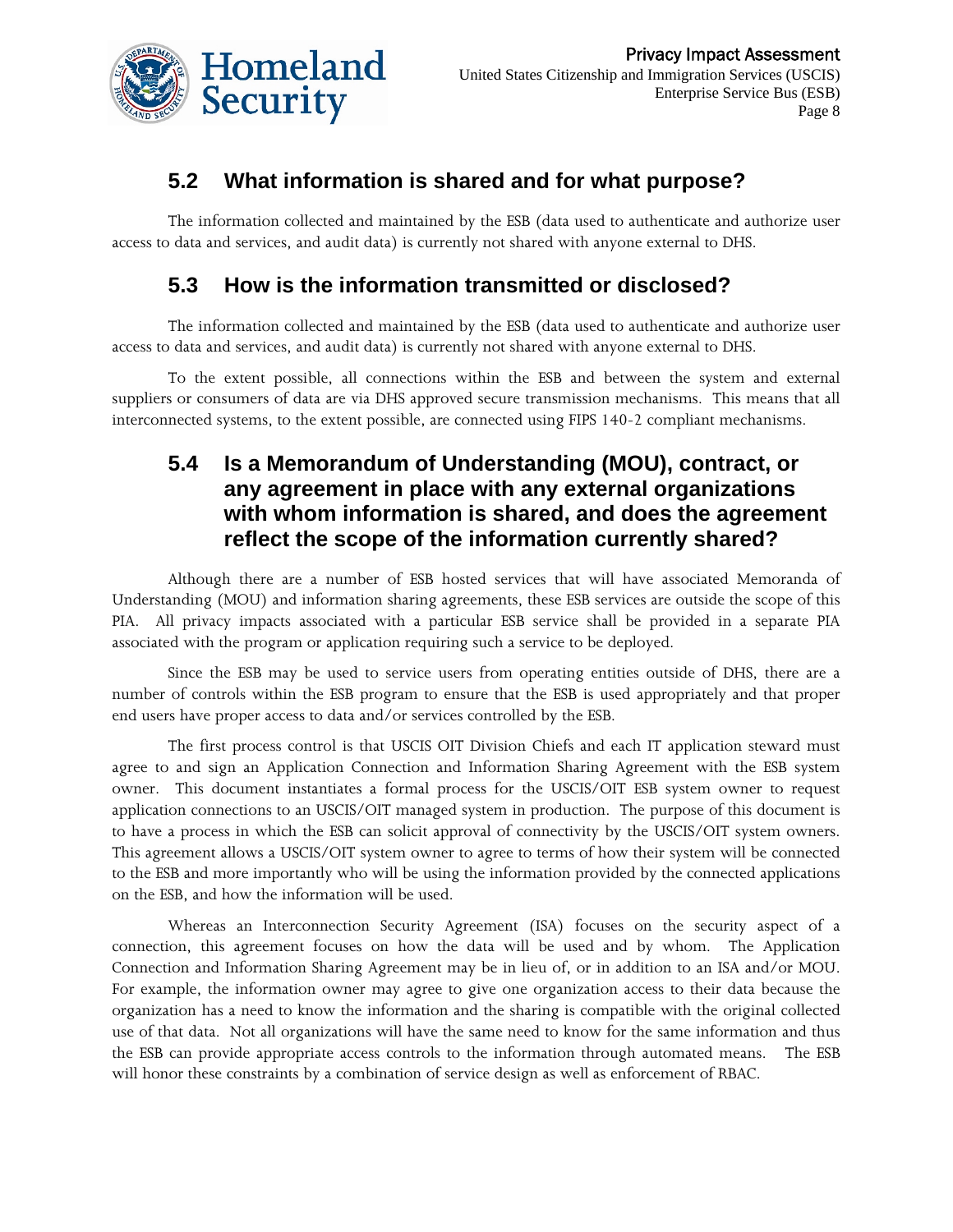

To protect sensitive information and limit the damage that can result from accident, error, or unauthorized use, the principle of least privilege is applied. The principle of least privilege requires that users be granted the most restrictive set of privileges (or lowest clearance) needed for performance of authorized tasks (i.e., users should be able to access only the system resources needed to fulfill their job responsibilities). Application of this principle ensures that access to sensitive information is granted only to those users with a valid need to know. The roles base access enables the "principle of least privilege."

In addition to the above service design and RBAC, users connecting to the ESB must be vetted and approved to access the data and services via the ESB using the same procedures that are currently in place to provide user ids to USCIS systems. Currently the USCIS/ICE process for user credentialing includes vetting USCIS and ICE end users, non USCIS/ICE DHS users, as well as non DHS users (e.g. Department of State). All these users will go through the same user id vetting and user id credentialing process for the ESB as they currently do for the USCIS stove pipe applications.

In addition to the above, all users, within USCIS, within other DHS agencies, or within other Government Organizations wishing to access an ESB hosted service must submit a PICS account request form (DHS Form G-872c) requesting granting of access to ESB service(s). This DHS Form is then processed by the HQ PICS Security Officers following standard operating procedures for PICS account creation. This is the existing USCIS standard operating procedure for granting user credentials.

## **5.5 How is the shared information secured by the recipient?**

The information collected and maintained by the ESB (data used to authenticate and authorize user access to data and services, and audit data) is currently not shared with anyone external to DHS.

ESB services may share information with external users. When these services are made available through the ESB, a separate privacy review will be conducted to address the arrangements between the sharing systems and/or users. Generally, these arrangements require that the users of the shared data must conform to the Rules of Behavior for the systems they access. These arrangements also entail that system and data owners approve of the use of the data by all users accessing the system, including new users accessing via new system/services through the ESB.

## **5.6 What type of training is required for users from agencies outside DHS prior to receiving access to the information?**

The information collected and maintained by the ESB (data used to authenticate and authorize user access to data and services, and audit data) is currently not shared with anyone external to DHS. Individual ESB services may share information available to those services with external users. Each sharing arrangement will include a training requirement to ensure that all users properly understand the appropriate use of all systems, services, and data made available to them through the ESB.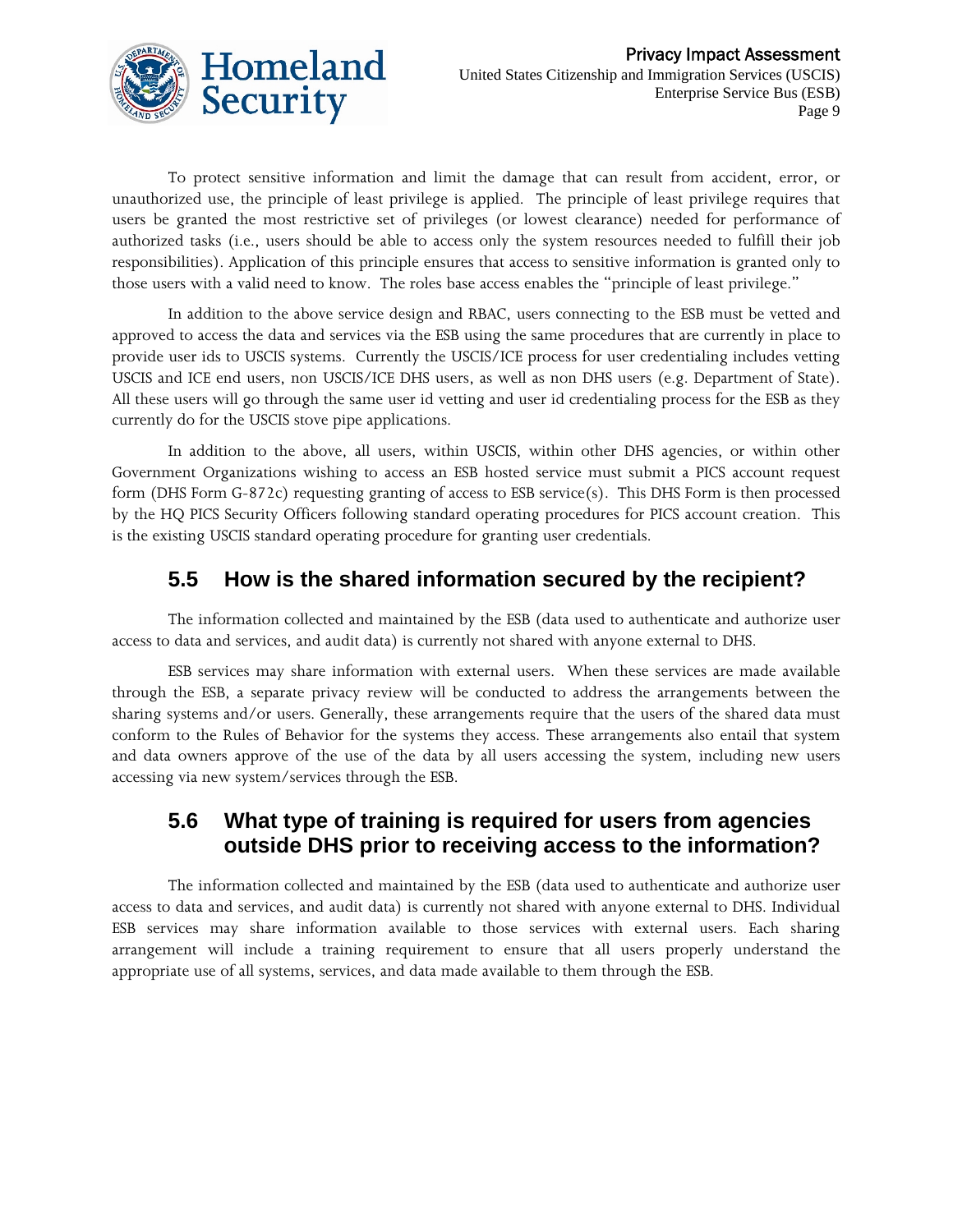

## **5.7 Privacy Impact Analysis: Given the external sharing, what privacy risks were identified and describe how they were mitigated.**

The ESB only stores user id, non-reversible encrypted password, site code, first name, last name, organization code, and service access control list. The ESB is simply a conduit for the delivery of data stored in various legacy systems. All data gathered by the ESB from the underlying systems or services is encrypted in route from the ESB source system to the resulting consuming system. The data is fully discarded from computer memory when the service request completes. Only audit data consisting of the service invocation parameters for any given service is stored. External users of ESB services must adhere to the Rules of Behavior for the underlying systems that are sources of data to the service they use. Further, the system owners of the source systems from which the USCIS gathers data for use in a service must agree to the use of their data by the users of the service. The scope of which users may have access to which data sources is fully controlled by the assignment of roles to each user for each service they access via the ESB.

# **Section 6.0 Notice**

**6.1 Was notice provided to the individual prior to collection of information? If yes, please provide a copy of the notice as an appendix. (A notice may include a posted privacy policy, a Privacy Act notice on forms, or a system of records notice published in the Federal Register Notice.) If notice was not provided, why not?** 

A Privacy Act Statement is provided on the G-872c Form itself for collection of user information used to request an ESB user account. This notice is provided at the point of collection, the G-872c Form, and no additional data is collected through the ESB and therefore all issues are addressed by the underlying processes/systems. This is the standard procedure required by PICS and used by all USCIS systems. Proper notice is provided for the use of the system and the data delivered as per DHS policy and regulations that cover the use of USCIS systems.

PICS is covered by the DHS System of Records Notice (SORN) General Information Technology Access Account Records (GITAAR), published in the Federal Register on December 29, 2006 (71 FR 78446).

In addition, at the time any end user logs into the ESB or any application that connects to the ESB, a warning banner is displayed stating that individuals using the computer system are subject to having all of their activities on the system monitored and recorded by system personnel. It also states that anyone using this system expressly consents to such monitoring and is advised that if such monitoring reveals possible evidence of criminal activity, system personnel may provide the evidence of such monitoring to law enforcement officials. The ESB audit logs is the implementation of the "monitoring" as disclosed in the login warning banner.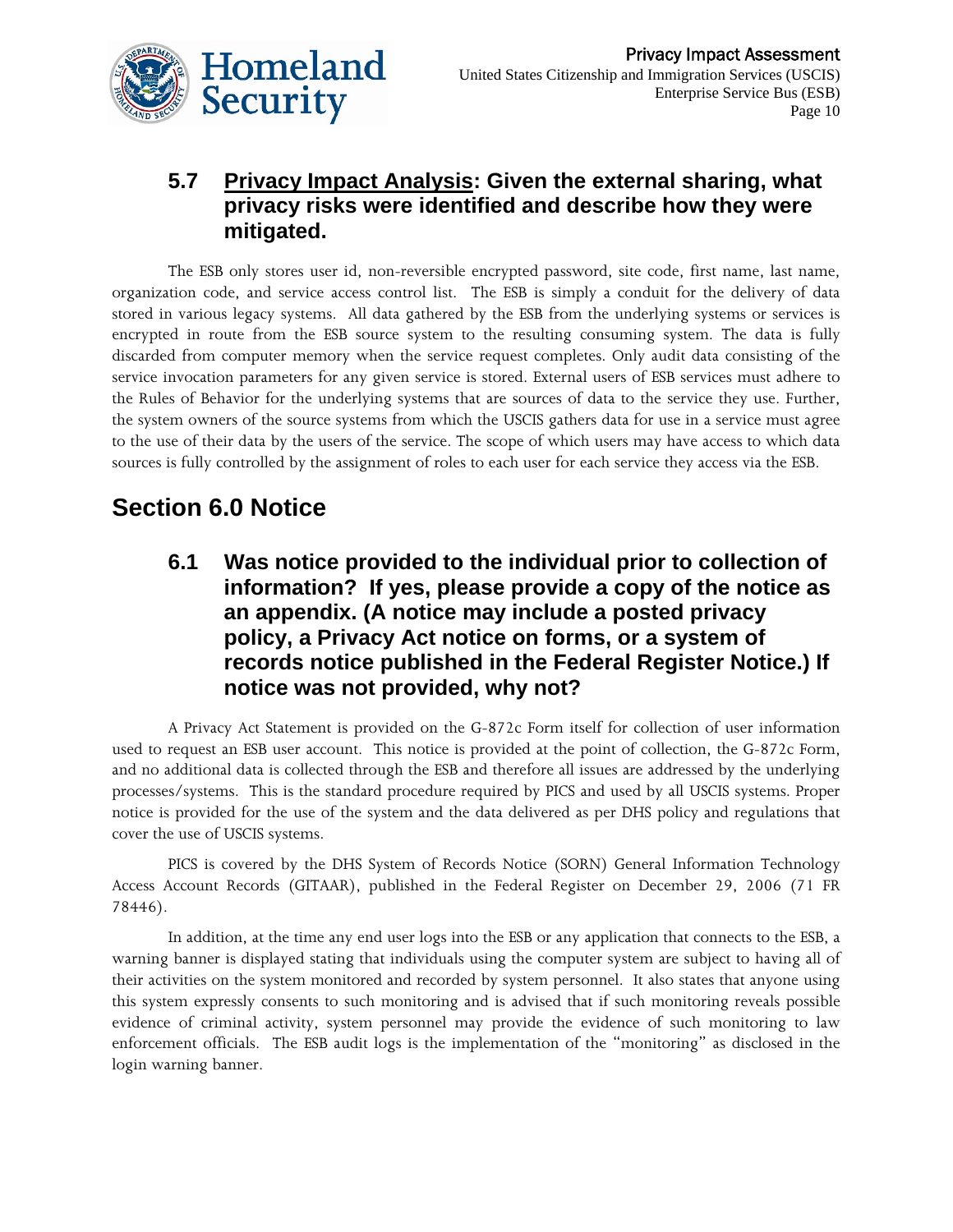

## **6.2 Do individuals have an opportunity and/or right to decline to provide information?**

The only personally identifiable information collected by the ESB is the information from the G-872c Form required by PICS. This collected information includes first name, last name, organization code, site code, and service access control list. No mechanism is in place for the opportunity and/or right to decline information related to the ESB. There may be rights to refuse to provide data by refusing to complete the G-872c Form. If the user refuses to complete the G-872c the end user may be refused access to data and/or services provided by the ESB.

#### **6.3 Do individuals have the right to consent to particular uses of the information, and if so, how does the individual exercise the right?**

The only personally identifiable information collected by the ESB is the information from the G-872c Form required by PICS. No mechanism is in place for the right to consent to particular uses of the information related to the ESB. There may be rights to refuse to provide data by refusing to complete the G-872c Form. If the user refuses to complete the G-872c the end user may be refused access to data and/or services provided by the ESB.

## **6.4 Privacy Impact Analysis: Given the notice provided to individuals above, describe what privacy risks were identified and how you mitigated them.**

The collection of ESB activity data via audits is required by DHS and National Institute of Standards (NIST) security controls. The privacy risk is that an individual may not be fully aware that their system interaction will be audited and logged. In order to mitigate this risk, the ESB provides the login banner disclosure as well as a PIA on the ESB.

# **Section 7.0 Individual Access, Redress and Correction**

#### **7.1 What are the procedures which allow individuals to gain access to their own information?**

The ESB does not maintain any mechanism other than ESB administration consoles to display information. ESB users will not be able to view their activity logs or their user data in the Active Directory. The system was not designed to support this feature. Therefore no procedures are in place for individuals to access this information on their own. The audit logs will only be accessible to IT Security upon request, otherwise only ESB administrators will have access to these logs and only for archival and storage management purposes. The ESB administrator can query the audit logs, upon request, by login id and time. Manual correlation will be required to correlate the login id in the audit with the user's first name and last name stored in the Active Directory.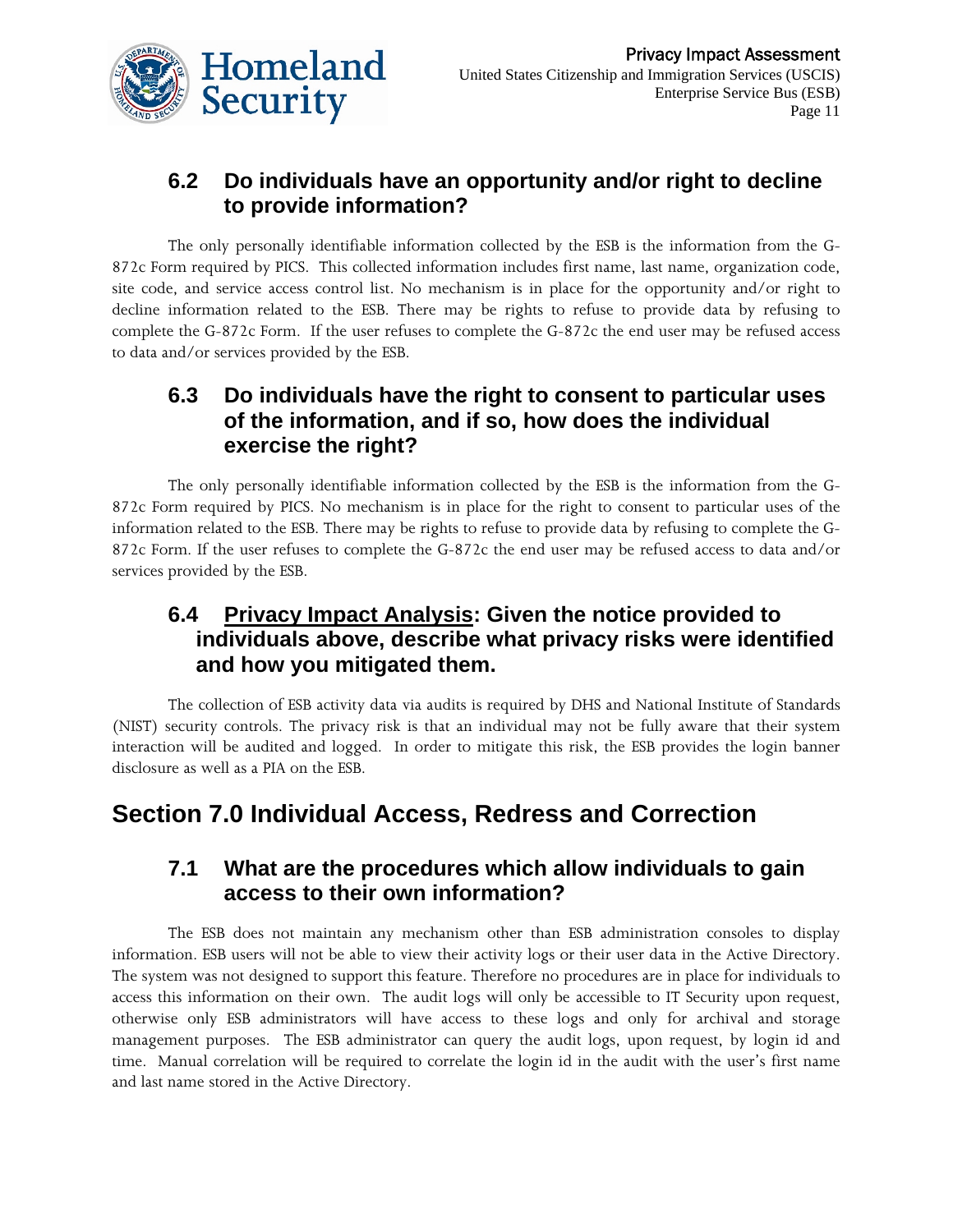

Users may seek access to their information in PICS by speaking to the ICE PICS Helpdesk. The only information they will receive is the information submitted by the individual. The password can be reset as necessary.

## **7.2 What are the procedures for correcting erroneous information?**

Users who are unable to access services that they should have privileges to access should follow the standard PICS procedures for correcting this information. This includes calling the ICE PICS Helpdesk. This procedure is the same for any USCIS system which is integrated with PICS for user id and password issuance.

#### **7.3 How are individuals notified of the procedures for correcting their information?**

When users request a user id for the ESB they will be instructed to call the ICE PICS Helpdesk with any login issues.

## **7.4 If no redress is provided, are alternatives available?**

The only erroneous data that the ESB may have is a user's roles. These may not have been entered correctly from the PICS user id request form. If this happens, users are instructed to call the ICE PICS Helpdesk for resolution.

## **7.5 Privacy Impact Analysis: Given the access and other procedural rights provided for in the Privacy Act of 1974, explain the procedural rights that are provided and, if access, correction and redress rights are not provided please explain why not.**

No access, correction or redress rights are provided for in the ESB since it is not responsible for the data in the underlying systems and does not have any update capabilities. All issues related to privileges to the ESB are addressed through the underlying system through the ICE PICS Helpdesk. This procedure is the same for any USCIS system which is integrated with PICS for user id and password issuance.

# **Section 8.0 Technical Access and Security**

## **8.1 Which user group(s) will have access to the system?**

Only ESB administrators have access to the data (user credentials, audit logs) maintained by the USCIS ESB.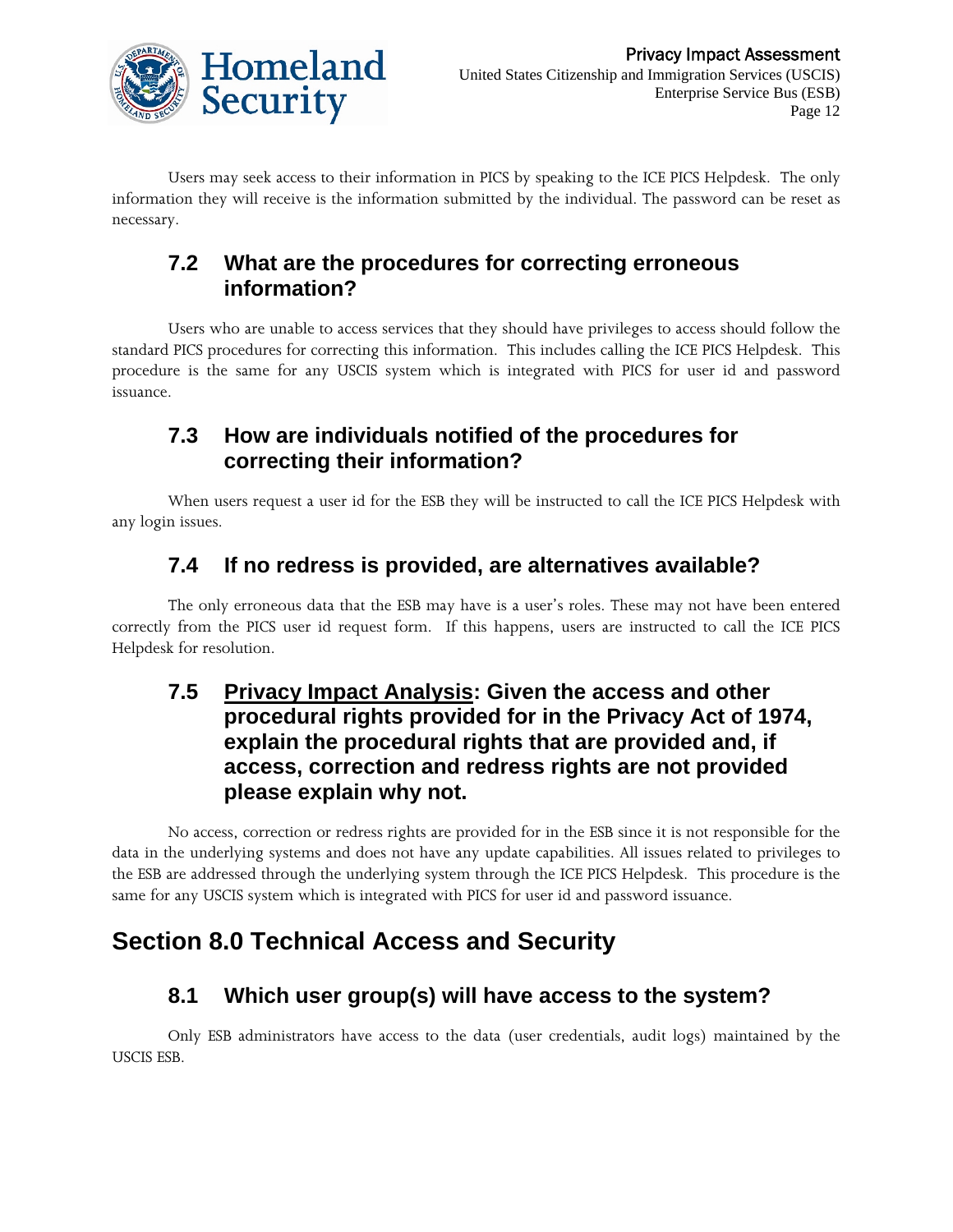

## **8.2 Will contractors to DHS have access to the system?**

Operations and Maintenance (e.g. the operators) contractors working on supporting the ESB infrastructure may have access to the system. All access to the ESB follows the logical access controls set up for access to USCIS computer systems. Access controls are applied to contractors and to federal employees equally.

All contractors are required to undergo background checks and obtain favorable results. All IT contracts must contain Privacy Act compliance language before the award according to DHS contracting guidelines based on the Federal Acquisition Regulation and other Executive Orders, public law, and national policy.

## **8.3 Does the system use "roles" to assign privileges to users of the system?**

A role is available for each of the individual underlying systems and services accessible through the ESB. Users are granted these roles individually. Users may only access data and/or services from an underlying service to which they have been granted the appropriate role.

## **8.4 What procedures are in place to determine which users may access the system and are they documented?**

Both contractors and government personnel may have access to the ESB. Security procedures are in place in accordance with the system security plan and the USCIS systems lifecycle methodology (SLM). This plan is the primary reference that documents system security responsibilities, policies, controls, and procedures. Access to the ESB is controlled via the Active Directory to authenticate users. The ESB uses Active Directory to authenticate the login id and password. Once authenticated, the ESB retrieves the roles for the connection to enforce appropriate service access. System Administrators assign roles pre-approved by their supervisors so that users have appropriate access to perform their particular job functions.

## **8.5 How are the actual assignments of roles and rules verified according to established security and auditing procedures?**

Assignment of roles is provided on an official use only basis and applied using the PICS procedures embodied in PICS. The procedure for using the PICS system is standardized and documented in the appropriate USCIS policies and procedures manuals. The system may only grant roles that have been predetermined by the implementation of the ESB system. There exists one role for each of the underlying legacy systems and services. Auditing for user management tasks (e.g. add user, delete user, grant role, revoke role) is performed by the ESB system when any user information (including the addition or deletion of roles) is updated. This auditing is implemented in accordance with DHS policies and procedures as documented in the DHS Sensitive Systems Policy Directive 4300A and the DHS 4300A Sensitive Systems Handbook.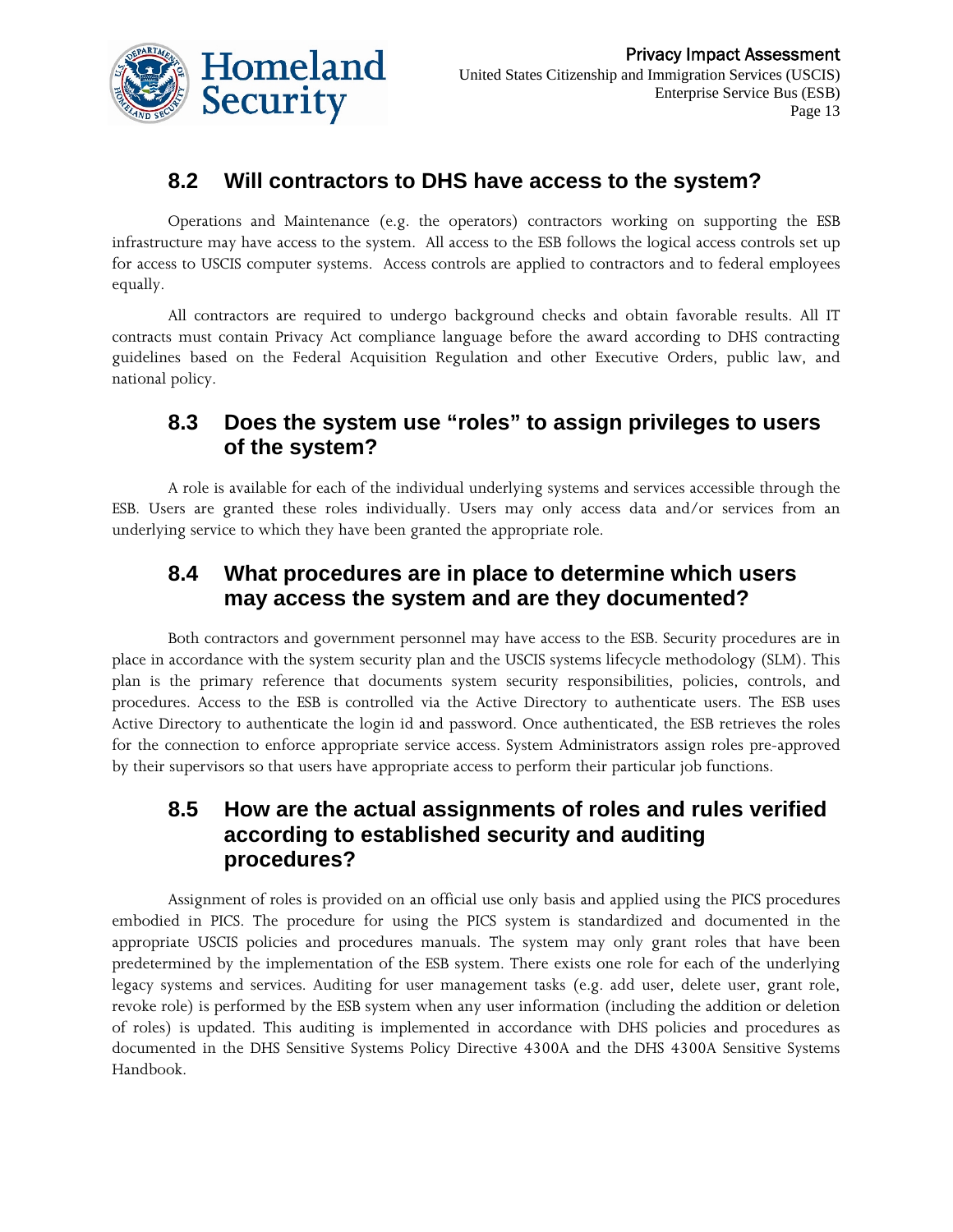

## **8.6 What auditing measures and technical safeguards are in place to prevent misuse of data?**

Full auditing capabilities have been implemented in the ESB in accordance with the DHS Sensitive Systems Policy Directive 4300A and the DHS 4300A Sensitive Systems Handbook. This includes the auditing of any maintenance (addition, delete, or change) of authentication and authorization data and the auditing of specific details for each query requested of the system and response provided by the system. The ESB maintains this audit data on the servers in use by the system and these servers have been hardened according to standards established by DHS policies. This helps ensure that no unauthorized access occurs on these servers and that the audit data is securely maintained.

## **8.7 Describe what privacy training is provided to users either generally or specifically relevant to the functionality of the program or system?**

Prior to use of the ESB users must have undergone Security Awareness Training as provided by USCIS. This training includes general privacy training.

## **8.8 Is the data secured in accordance with FISMA requirements? If yes, when was Certification & Accreditation last completed?**

This system has been implemented in accordance with the FISMA requirements and has successfully completed its Certification & Accreditation and received its Authority to Operate (ATO) on May 4, 2007.

## **8.9 Privacy Impact Analysis: Given access and security controls, what privacy risks were identified and describe how they were mitigated.**

The ESB service access and security controls are established to mitigate privacy risks associated with authorized and unauthorized users, namely misuse and inappropriate dissemination of data. Authorized users are broken into specific user roles with specific access rights. Audit trails are kept in order to track and identify unauthorized uses of system information. Data encryption is employed at every appropriate step to ensure that only those authorized to view the data may do so and that the data is not compromised while in transmission. The ESB complies with the DHS security guidelines, which provide hardening criteria for securing networks, computers, and computer services against attack and unauthorized information dissemination.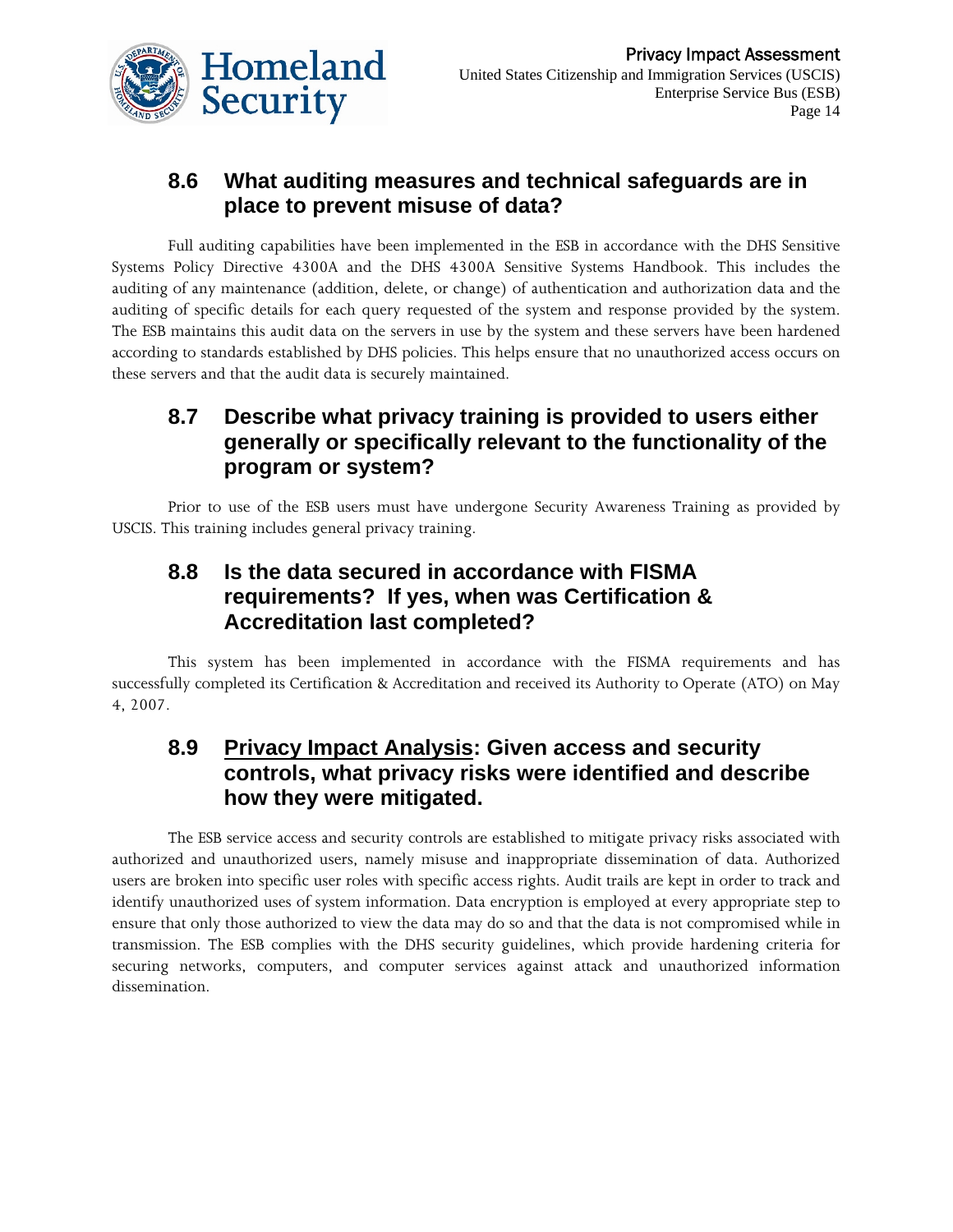

# **Section 9.0 Technology**

#### **9.1 Was the system built from the ground up or purchased and installed?**

The ESB system was implemented using COTS software with a considerable amount of configuration to conform to USCIS system requirements.

## **9.2 Describe how data integrity, privacy, and security were analyzed as part of the decisions made for your system.**

System designers and operational users of the system are working closely with the Privacy Office to ensure compliance with the Privacy Act and the requirements of FISMA. USCIS is working with a comprehensive Computer and Telecommunications Security Program to address the integrity, confidentiality, and availability of sensitive but unclassified (SBU) information during collection, storage, transmission, and disposal. In addition, USCIS follows the USCIS SLM process, which is supplemented with information from DHS and USCIS security policies and procedures as well as the NIST Special Procedures related to computer security and FISMA compliance.

## **9.3 What design choices were made to enhance privacy?**

All connections for data passing between systems via the ESB has been designed and implementing using secure communications mechanisms as provided for in the DHS Sensitive Systems Policy Directive 4300A and the DHS 4300A Sensitive Systems Handbook.

# **Conclusion**

The ESB collects and maintains a very limited set of data (e.g. user id, password (non-reversible encrypted), site code, first name, last name, organization code and service access control list to be exact) that is required to ensure appropriate authentication and authorization. It also maintains a full set of audit data sufficient to reconstruct events. This data is secured according to DHS policy and procedures as identified in the DHS Sensitive Systems Policy Directive 4300A and the DHS 4300A Sensitive Systems Handbook and is only accessible by appropriate personnel as noted in those policies and procedures. Further, the ESB fully implements all required procedures and mechanisms relating to authentication and authorization and fully implements all required procedures and mechanisms with regard to auditing of the use of the system except as noted in the System Security Plan and in the system's Plan of Action and Milestones.

Data that is transported by the ESB by any of the hosted service may contain privacy data. Therefore, the system is designed to ensure that all transmittal of data is performed over secure mechanisms as provided by the DHS Sensitive Systems Policy Directive 4300A and the DHS 4300A Sensitive Systems Handbook.